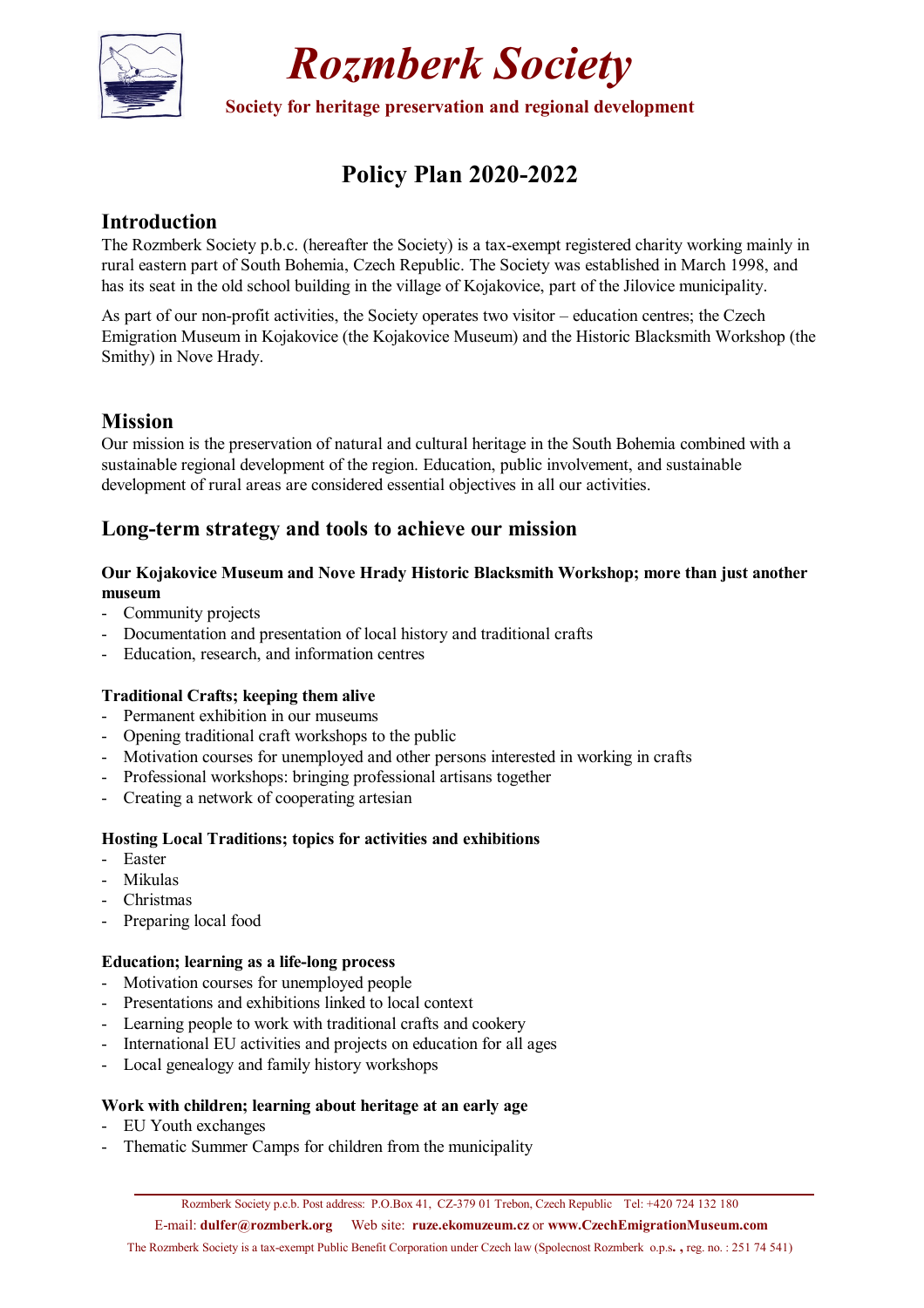

# *The Rozmberk Society*

- Ecological and environmental education
- Excursions for handicapped children
- After-school activities like learning pottery, lace making

### **Community Activities**

- Improving conditions in the village
- Community decisions on village improvement (Museum, restoring playground and chapel)
- Joint community work on realizing village improvements
- Events, for example traditional cooking days, harvest fair, charcoaling, etc.

### **Policy Plan 2020 – 2022**

While the Society was one of few non-profits to do annual community events like Easter in the early 2000s, now many organizations and villages in the region organize similar events. As such, we will limit the number of such events in the coming period.

For the last 17 years, the Society has facilitated Thematic Children Summer Camps and other events for children of the Jilovice municipality and later also from many other regions. With our help, as of 2020, the volunteer group running the camp activities has developed their own organisation and will now take over the logistics and financial administration as well and do additional local events too. We will continue cooperating with them on the organisational level.

The Interreg-Danube project Network on WWI heritage ended in 2019, but we will continue with several of the activities, in particular actively involving locals and schools in extending the heritage activities and developing heritage tourism with our foreign partners. In addition, in the period 2020-2022 the Society will focus on restarting our Ecomuseum activities and education-focussed activities. In addition, the Society also plans to shift a part of our focus to helping cancer patients in our region.

### **Planned projects – activities – events in 2020-2022**

1. Kojakovice Museum 20 year.

Our Kojakovice Museum will exist 20 years in 2021. We plan to celebrate this with several activities and events around the museum and in the village. We also plan to publish a book about the history of the people and the farms in the village. Funding will be sought in 2020 and 2021 from the Region of South Bohemia, the Municipality of Jilovice, and foreign and Czech visitors of the museum.

2. WWI Heritage conservation and heritage tourism.

Work on the new permanent WWI exhibition will continue in the coming years. Source research and interviews with people from the region will help us extend the database with information of soldiers from the region that fell during WWI, both on the Austro-Hungarian side and in the independent Czech Legion fighting on the Allied side. Time and funding allowing, we also plan to publish a booklet about the WWI memories and events affecting the village. Funding: see ad 1)

3. Craft Network: combining craft education with heritage conservation in an international network. As part of the NETWORLD activities, we involved apprentice blacksmiths in making a WWI monument and our new WWI exhibition. We also organized a Youth Exchange, visiting Slovenia and Italy. During this exchange, we visited the European Centre for Training Craftsmen in the Conservation of the Architectural Heritage (Thiene, Italy), the Faculty of Design (Ljubljana, Slovenia), and later the Danube University Krems (Krems, Austria). All agreed in principal trying to establish a European network project for crafts and heritage conservation. Preparatory activities will start in 2020, aiming to prepare an EU application under the new rounds of EU projects for the period 2021-2028.

As part of our Craft activities, the Society has obtained a first grant for taking three apprentice blacksmiths and two supervisors to the 5-day ABANA blacksmith conference in upstate New York in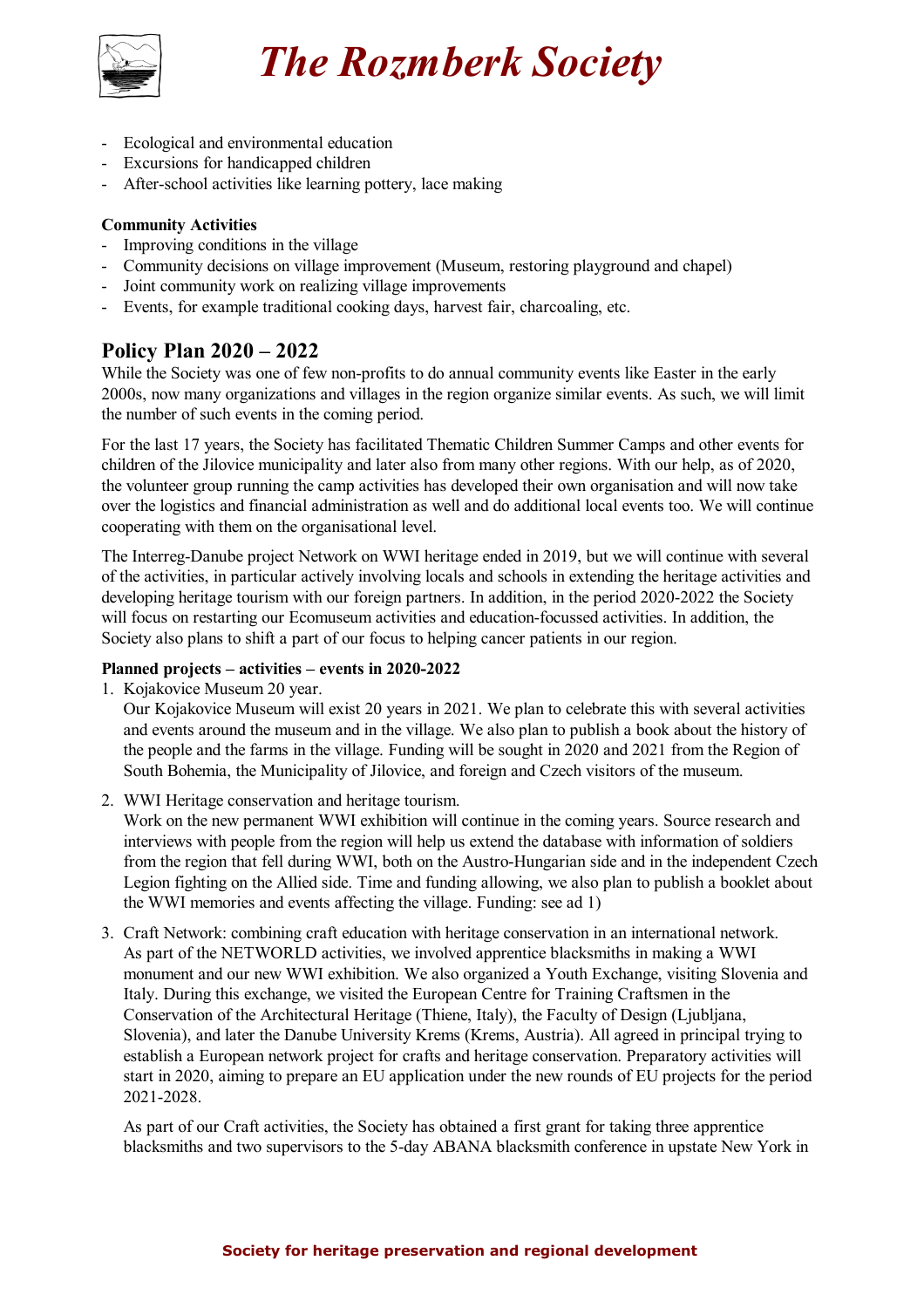

# *The Rozmberk Society*

June 2020. The visit will be combined with visiting other blacksmith events and demonstrations, especially about the involvement of our apprentices in heritage conservation.

4. Ecomuseum restart

In the early 2000s, the Society was involved in pilot projects and international cooperation to help develop the Ecomuseum concept in especially the Visegrad Four countries (Poland, Czech Republic, Slovakia, Hungary). An Ecomuseum is a museum without walls, involving the local people in preserving and presenting their heritage. This concept failed to gain ground in our region. It was too short after the fall of the Iron Curtain; locals were not much interested in becoming involved in another volunteer community activity. Now the concept is getting renewed attention and the Society is part of the LEADER – LAG European cooperation project on developing or reviving Ecomuseums. The Society hosted the first project meeting in Prague with participants from five countries. In 2020-2022, we will continue with international meetings and start fund raising for this.

5. Education – EU Erasmus+ programme

Part of raising awareness for craft networks, heritage conservation, cultural tourism, and ecomuseums is in participating in or organizing EU Erasmus+ projects on student, staff, and stakeholder mobility. The program funding is 100%, no pre-financing and leaves some small profit for the Society as well.

6. Online Cancer Support Platform

Experiences with cancer patients in our direct surroundings show that patient information, doctorpatient relations, and support organizations are less good in our region compared with, for example, the Netherlands and the USA. We are investigating the need for and feasibility off establishing an information platform and discussion forum for cancer patients based upon the Dutch, UK, and US experience. Society Director Robert Dulfer has received a grant to attend the Hereditary Cancer Conference in Pennsylvania in June 2020 and start discussions on cooperation and support.

7. Other ongoing or planned projects

The Society is part of a small Visegrad project "*Let's Mix the Quartet of Built and Cultural Heritage, Gastronomy and Handicraft*". This project will run into 2020, and the intention is to try extending it into a larger Visegrad Fund project afterwards. The Society is also looking for cooperation and participation in several EU projects that can help achieve our mission.

We participate in a second try for funding of historic narrow gauche railroads in Central Europe (under Interreg Danube) and for other project opportunities.

Unfortunately, this is the end of the 2014-2020 funding period, so success in project applications is low and the waiting is for the new rounds of funding programs for the period 2021-2028. It is not clear yet when these calls will be open. Once open, it will take approximately 9-12 months to get a final decision and a first repayment at the earliest late in 2022. Currently, we are still repaying a loan to our bank needed to pre- and co-finance the NETWORLD project. This limits our efforts to start or join new larger EU projects that need significant pre- and co-financing.

8. Marketing

Visitors to our centres mention that they have problems finding us, and also that our websites are not easy accessible on smart phones. In the coming period, updating our websites to mobile-friendly and more attractive for tourists will have a high priority. We will announce our activities more pronounced on social media and platforms like Trip Advisor and Booking.com, and also update more regularly. We will try find funding for a media campaign, but if no funds are forthcoming, the work will be done with volunteers.

### **Organisation**

Legal name: Společnost Rožmberk o.p.s. Seat: Kojákovice 80, Jílovice, 379 01, Czech Republic